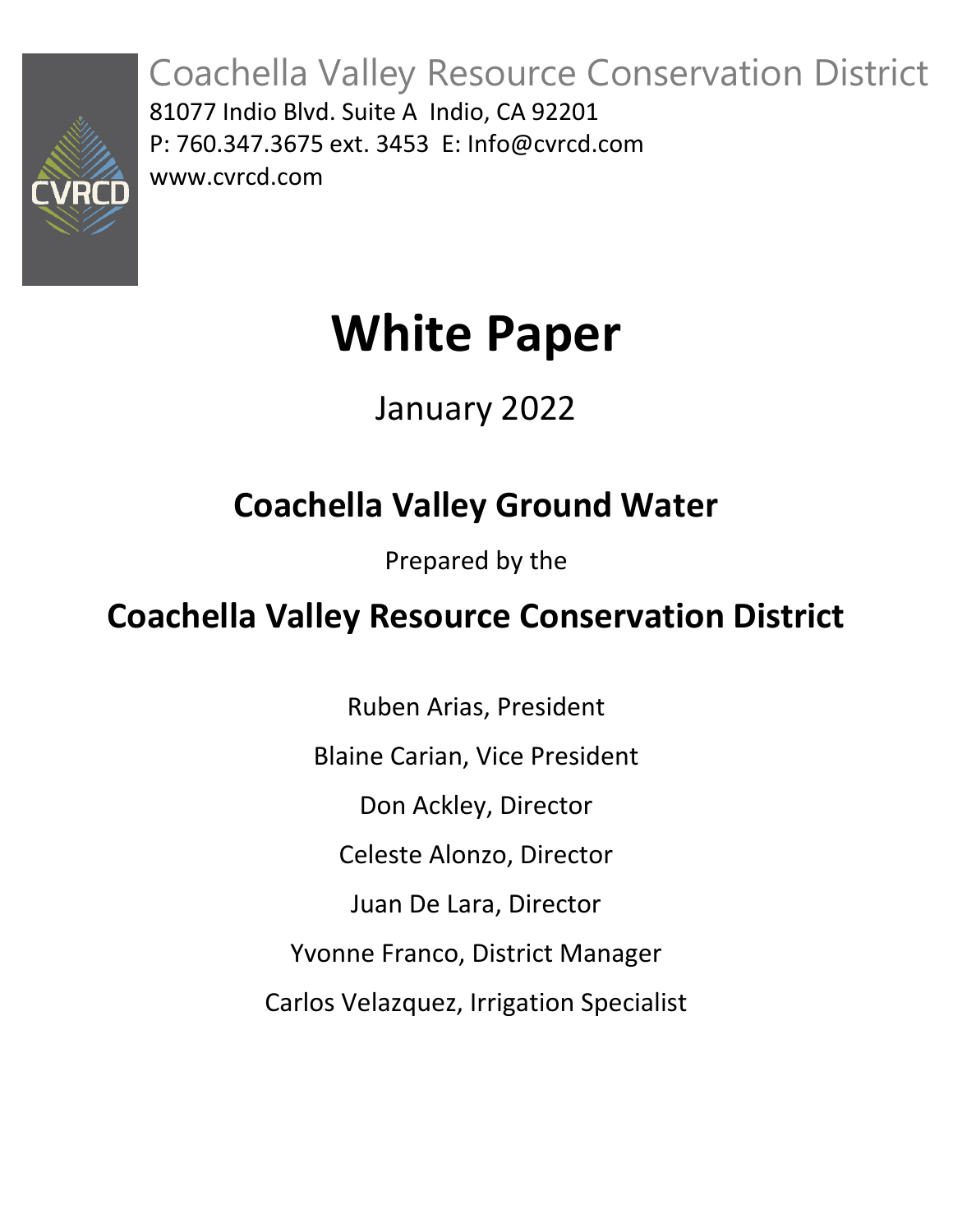#### MANAGING COACHELLA VALLEY GROUNDWATER

#### Executive Summary

The Coachella Valley Resource Conservation District (CVRCD) was founded in 1956 to assist public and private land owners in the protection and conservation of natural resources.

Resource Conservation Districts were created after the Dust Bowl era in the 1930s to bring federal and state funding to assist farmers and ranchers so that they could voluntarily conserve water, soil, and wildlife habitat on their land with the help of a local and neutral partner.

In this spirit the CVRCD undertook a study of our most important resource, water. What we discovered was a complex set of circumstances that makes the Coachella Valley unique in California. The source of the Valley's water and local stewardship shown in the last 100 years has created a distinctive condition. This White Paper will hopefully create a dialogue surrounding future mandates emanating from Sacramento.

Since the early 1920's, the Forefathers in the Coachella Valley planned for future water use and a sustainable groundwater basin. The Coachella Valley benefits from this early planning and continues to grow and thrive due to their water management. There is significant potable water held in underground storage.

Conservation and re-use projects will help maintain this Basin. Colorado River and State Water Project Agreements import substantial water to help sustain a balanced Basin. Other sources of inflow to the Indio Subbasin include natural recharge, subsurface inflows, wastewater percolation, and return flows from domestic use, agriculture, golf courses and other turf areas.

The Coachella Valley Groundwater Basin is monitored by several water agencies and regulated by Coachella Valley Water District (CVWD) and Desert Water Agency (DWA) to stay within balance. It is totally unique and separate from other California groundwater Basins. The Basin is in a Desert with minimal annual rainfall but has major storage capacity measured in many millions of acre-feet.

#### Introduction

The Coachella Valley stretches from the windmills northwest of Palm Springs to the Salton Sea and Riverside County line. The Indio Subbasin (Subbasin) is one of four Subbasins within an extensive aquifer under the Coachella Valley Groundwater Basin (Basin). Several State and Federal Water Agreements help make this Basin sustainable.

Various water agencies monitor groundwater pumping throughout the Basin. Participants include:

Coachella Valley Water District (CVWD) Desert Water Agency (DWA) Indio Water Authority (IWA) Coachella Water Authority (CWA) Plus several smaller agencies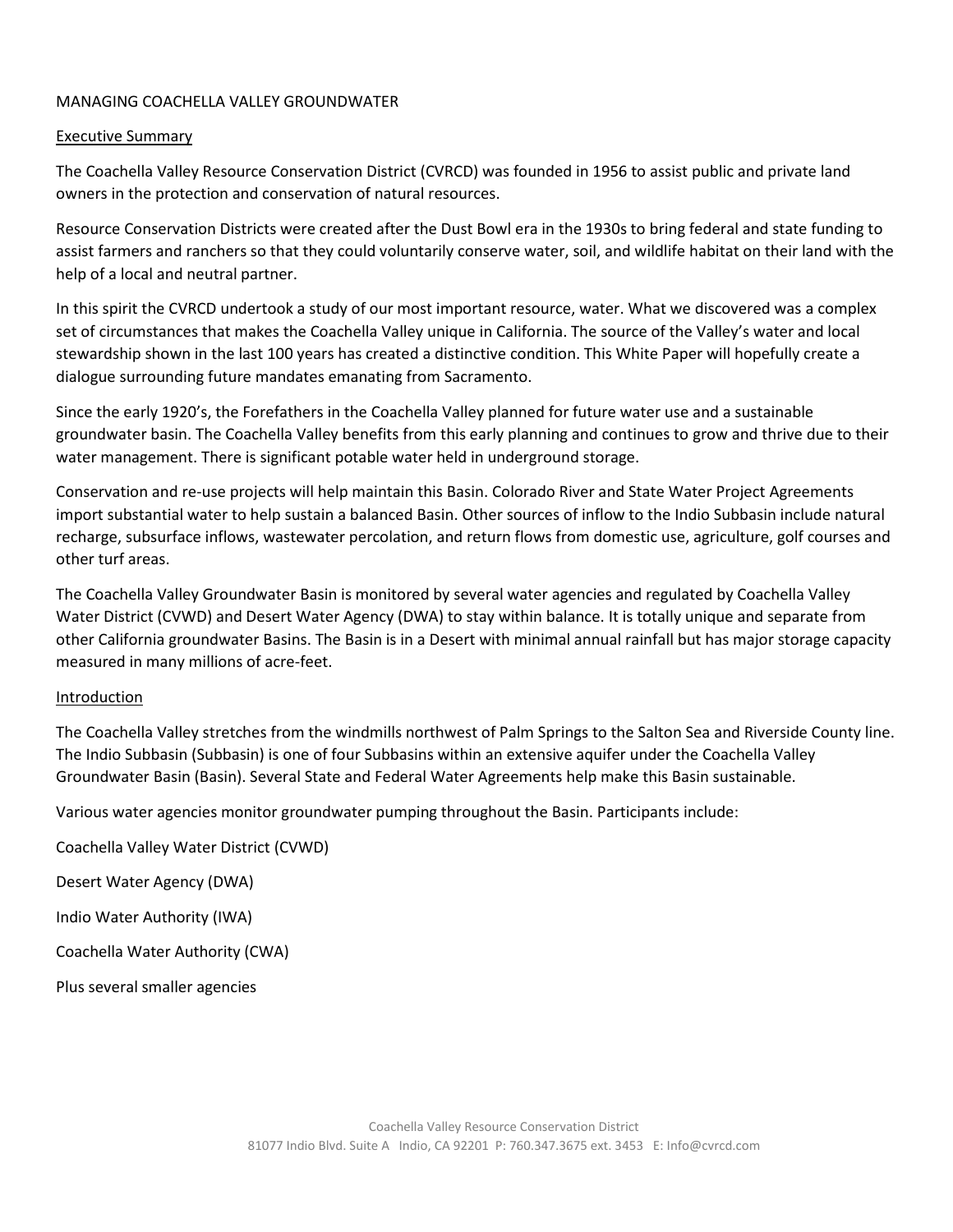There are many myths and misinformation regarding this Basin. It is located in a Desert, which, by definition, is always in a "Drought Condition". Coachella Valley's annual rainfall is generally 4" or less. Annual rainfalls in other areas throughout the State vary more significantly. Overuse and lower water storage levels can negatively affect many aquifer characteristics such as subsidence, water quality, power cost, Salton Sea water intrusion and potential environmental impacts.

The Basin is affected by supplemental imports, and conservation measures as explained below:

- State of California, Sustainable Groundwater Management Act (SGMA)
- Natural Recharge
- California State Water Project Reliability
- Federal Colorado River Compact
- Storage in Aquifer
- Conservation Programs
- **Recycled Water**

#### Sustainable Groundwater Management Act (SGMA)

Per SGMA opening remarks, "Groundwater is a critical resource for the sustainability of Coachella Valley communities, agriculture, economic activities, environmental benefits, and other beneficial uses." In 2014, the State Department of Water Resources (DWR) enacted a plan to preserve and protect California's groundwater resources throughout the State. The edict is for each Groundwater Sustainability Agency (GSA), depending upon their overdraft priority, to prepare a detailed ground water management plan. The goal is to stabilize the local water table to reasonable extent with better water management. Each Plan must be developed to manage groundwater over the next 20 years. Annual reporting is required. The plan must be updated and reviewed every 5 years.

Many of the statistics and quantifications presented in this paper emanate from the draft Indio Subbasin Water Management Plan Update: SGMA Alternative Plan which is updated per California Department of Water Resources (DWR) requirements. The Draft Report conducted seven (7) Public Workshop and several Public Hearings for review from every facet of the community. The Indio Subbasin Water Management Plan Update is due for submittal to DWR by January 1, 2022.

#### Natural Recharge vs Current Use Estimate

While the Coachella Valley is a portion of the Colorado Desert with less than 4" annual rainfall, runoff and natural springs from the surrounding mountains contribute to Natural Recharge of the aquifer. Depending upon annual weather patterns, long term Natural Recharge of the Indio Subbasin averages 50,000 acre-feet per year (AFY). Periodic large storm water events, on the surface of the Basin and the surrounding mountains, may occur with such ferocity, minimal Basin recharge is realized. Most of the flood water and debris is deposited in the Salton Sea.

Estimated annual demand via ground water extraction is 280,000± acre-feet. This demand is expected to increase 8 percent over the next 25 years. Except for a few areas in the East Valley, water quality is within safe drinking water standards. There is no domestic or potable water supplied from canal water. Canal water is used only for irrigation and groundwater recharge.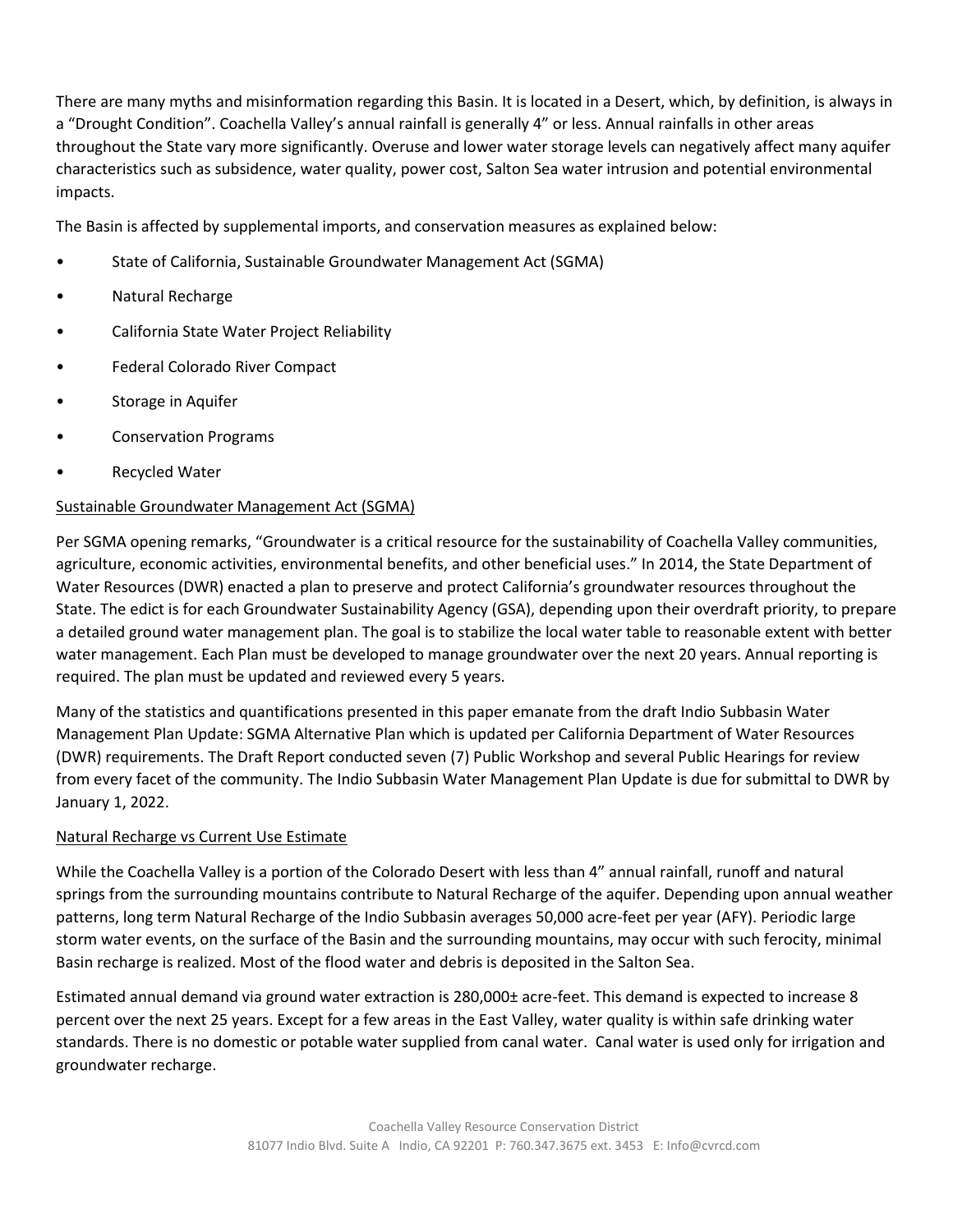#### California State Water Project Reliability-Imported Agreements

Circa 1963, the California State Water Project (SWP) was designed to transport water from Northern to Southern California. CVWD and DWA are the third largest contractors on this Project. The amount of water received each year is dependent upon snowpack in the Sierra-Nevada Mountains. Water Year 2022 is projected to deliver 0% of the allocation of CVWD and DWA combined SWP allocation of 194,000 acre feet.

Water from a Metropolitan Water District (MWD) pipeline is delivered to recharge basins near Palm Springs via the Colorado River Aqueduct and Whitewater River. CVWD/DWA trade their SWP annual allocation to MWD in exchange for water delivered to the recharge ponds located in the Whitewater River drainage area near the windmills. This water is allocated to alleviate a declining water table in the Western portion of the Basin. Recharge basins in the Whitewater area receive water from the Colorado River Aqueduct (owned and operated by MWD) in exchange for equal allocation to the CVWD/DWA Contract amount.

#### Federal Colorado River Compact

The Colorado River water supply is allocated to several Western States via multiple complicated Agreements. The Federal Colorado River Compact was signed in 1922 allocating 50% of Colorado River estimated flow to Upper Basin (Colorado, Wyoming, New Mexico and Utah) and Lower Basin (California, Arizona and Nevada). In 1931, California developed their own sub Agreement known as the Seven Party Agreement to allocate Colorado River water to Seven Parties in California. CVWD is a portion of Priority Number 3.

Cutbacks on the Colorado River system reduce deliveries to Arizona and Nevada starting at Lake Mead water level 1075 feet above sea level. California will not receive cutbacks until Lake Mead water level is at 1040 feet. Lake Mead and Lake Powell are currently less than 40% storage capacity and dependent upon snowpack and rainfall in Upper Basin States. A Drought Emergency Plan has been declared on the Colorado River by the US Bureau of Reclamation.

In 2003, a Quantification Settlement Agreement (QSA) was approved between the California Colorado River water users. On a graduated scale, CVWD was awarded up to 459,000 AFY through 2077. Several lawsuits were filed challenging the QSA with minimal changes to date.

#### Storage

The Basin is capable of storing 30 million acre-feet of potable water in the upper 1,000 feet. The aquifer is estimated to be several thousand feet deep. Water table depths are monitored in over 50 wells throughout the Basin. Changes in water storage are measured annually. From 1970 to 2009, cumulative storage decreased almost 2,000,000 acre-feet. Since 2009, the Basin has recovered 840,000 acre-feet.

Side effects of a declining water table can be:

Subsidence throughout the Basin

Decreasing water quality

Increase pumping costs

Salton Sea water intrusion

Other potential environmental impacts